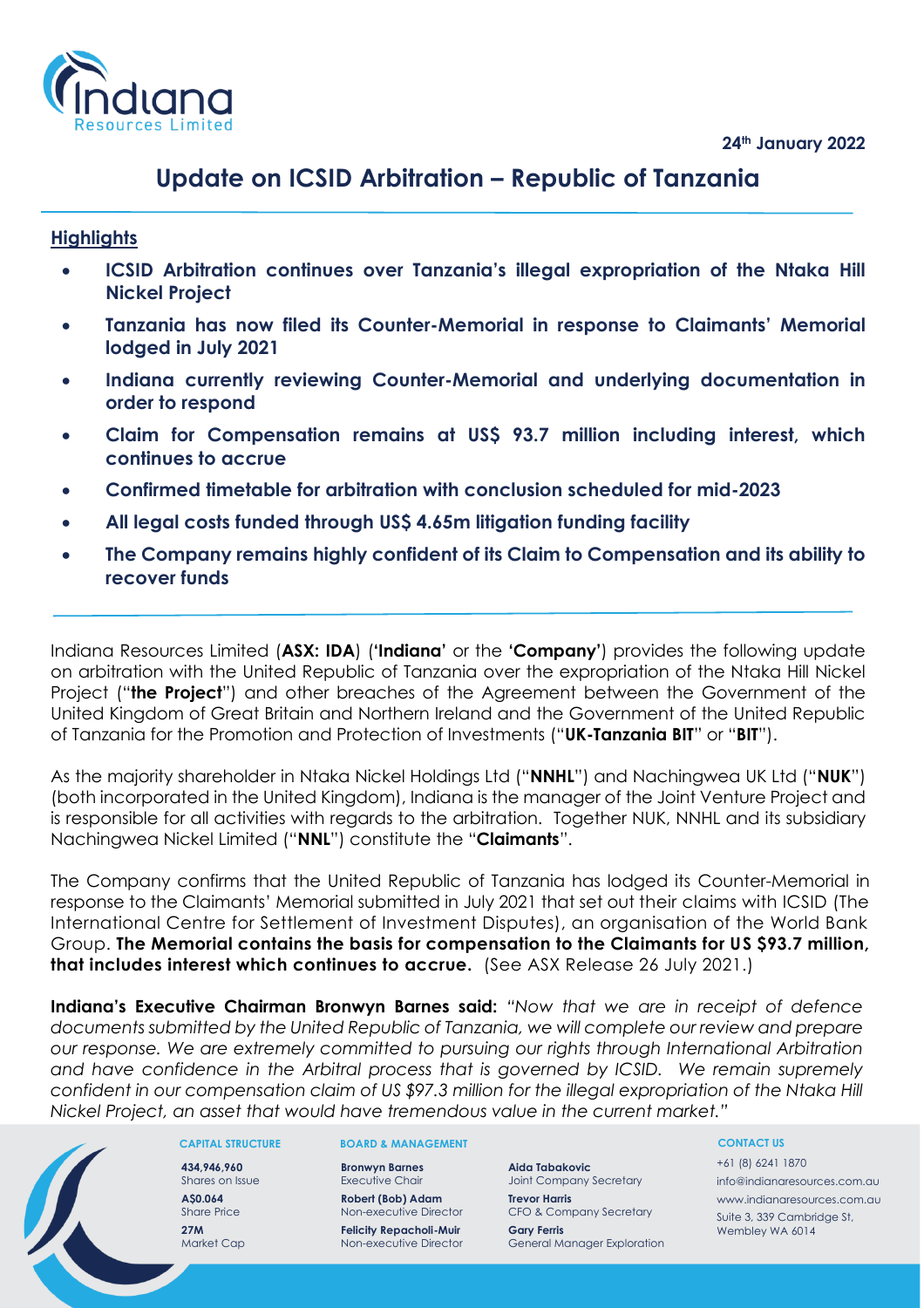

LALIVE is representing the Claimants in the arbitration process. A litigation funding facility for US\$4,653,400 is in place with Litigation Capital Management Limited ("**LCM**"), a firm listed on the Alternative Investment Market ("AIM") of the London Stock Exchange. This funding facility covers all legal costs associated with arbitration and is only repayable in the event of a successful award that is recovered from the United Republic of Tanzania. The arbitration case is heard by a 3-person tribunal and is expected to conclude in H1 2023 with a formal decision handed down by the tribunal in mid-2023.

## **Background to Claim**

In July 2017, the Government of Tanzania amended the Mining Act 2010 by, *inter alia*, abolishing the legislative basis for the Retention Licence classification with no replacement classification.

On 10 January 2018, Tanzania published the Mining (Mineral Rights) Regulations 2018, which cancelled all Retention Licences issued prior to 10 January 2018 at which point they ceased to have any legal effect. The rights over all areas under Retention Licences, including the Retention Licence held for the Project, were immediately transferred to the Government of Tanzania.

During the time from January 2018 to December 2019, the Company actively engaged with the Tanzanian Minister for Minerals and the Mining Commission in an effort to resolve a suitable tenure mechanism for the Project Licence to be reinstated.

At all times Tanzanian Government representatives reassured the Claimants' representatives, as well as Indiana Board members that visited Tanzania for the purpose of collaborative engagement with the Government, that their historic investment would be recognised and that their rights would be respected and protected.

On 19 December 2019, the Mining Commission of Tanzania announced a public invitation to tender for the joint development of areas covered previously by Retention Licences. The invitation provided that the successful bidder should compensate the previous Retention Licence holder for its exploration costs incurred. This public invitation was not sent to the Company or the Claimants but was advertised on the website for the Ministry of Energy and Minerals.

On 20 December 2019, the Mining Commission of Tanzania announced a revised public invitation to tender, which removed the condition that the successful bidder compensate the previous retention licence holder for its exploration costs incurred.

Through the measures described above, Tanzania has removed the ownership of the Project from the Claimants, and in doing so has breached its obligations to the Claimants under the UK-Tanzania BIT and international law. These include, but are not limited to:

- a) Tanzania's obligation not to nationalise or expropriate the Claimants' investments or subject them to measures having effect equivalent to nationalisation or expropriation without prompt, adequate and effective compensation under Article 5(1) of the BIT; and
- b) Tanzania's obligation to accord fair and equitable treatment and full protection and security to the Claimants' investment and not to impair by unreasonable or discriminatory measures the maintenance, use, enjoyment or disposal of the Claimants' investment under Article 2(2) of the BIT.